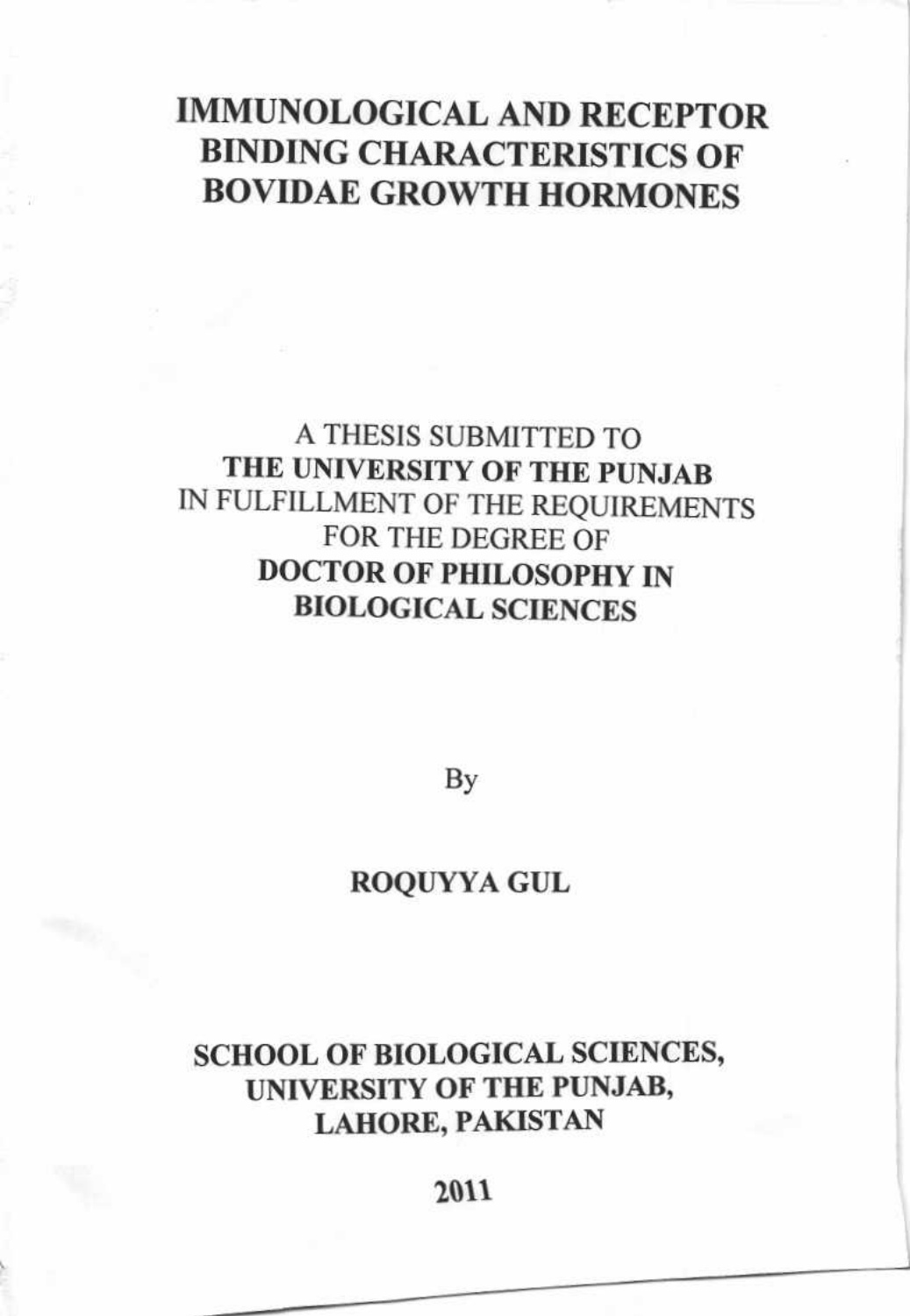

# In The Name Of Allah. The Most Beneficent. The Most Merciful

" They said: Glory is to You, we have no knowledge except what You have taught us. Verily, it is You, the All-Knower, the All-Wise"

(Al-Zuran 2:32)

29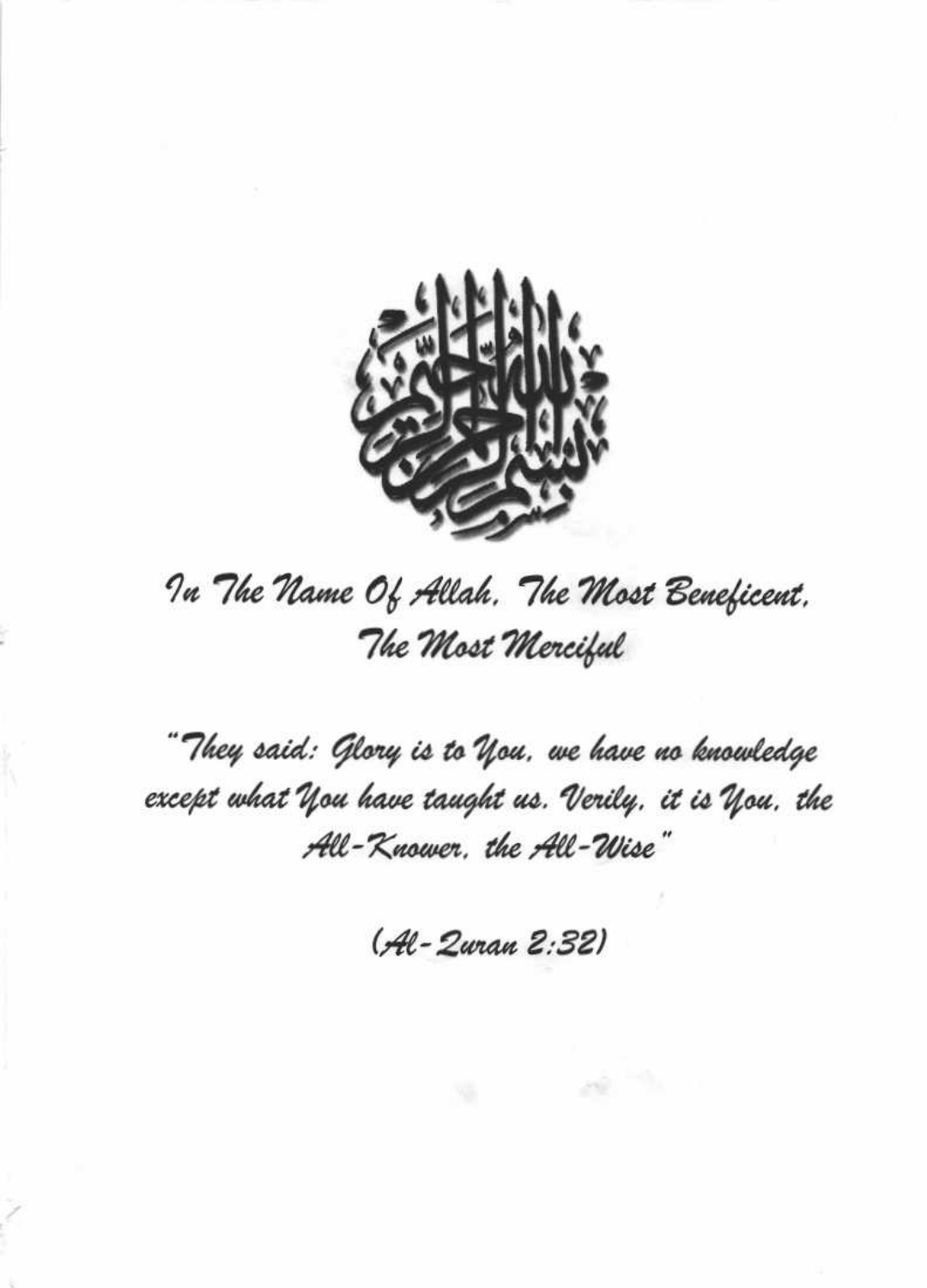# Dedicated to

# my beloved "Mama jan"

(May her soul rest in peace) for her strong support. eternal warm prayers. infinite love & encouraging attitude all throughout my life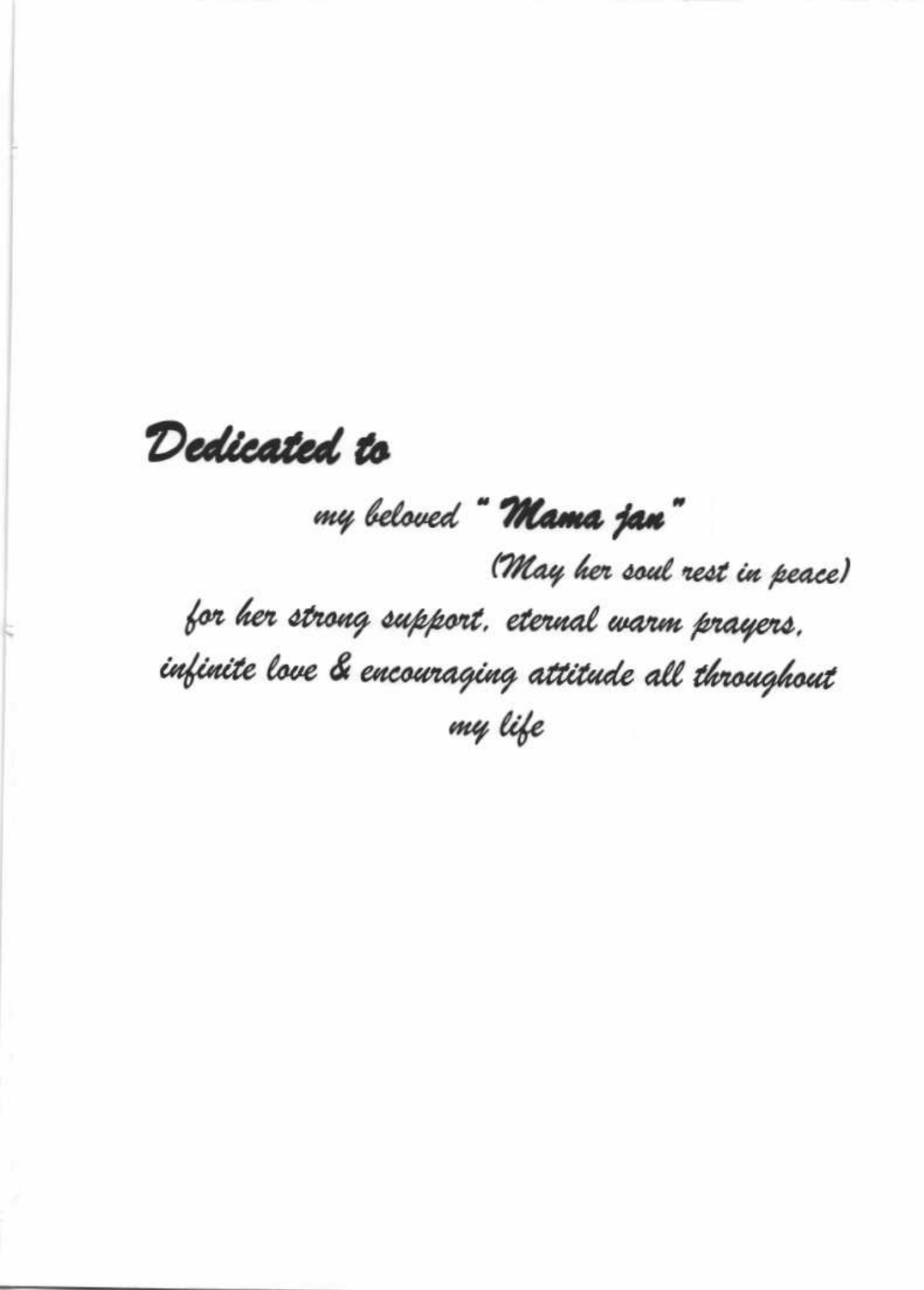### **CERTIFICATE**

This is to certify that the research work described in this thesis is the original work of Roquyya Gul and has been carried out under my supervision. I have personally gone through all the data/results/materials reported in the manuscript and certify their correctness/authenticity. I further certify that the material included in this thesis have not been used in part or full in a manuscript already submitted or in the process of submission in partial/complete fulfillment of the award of any other degree from any other institution. I also certify that the thesis has been prepared under my supervision according to prescribed format and I endorse its evaluation for the award of Ph.D. degree through the official procedures of the University.

Spakeed

(Prof. Dr. M. Waheed Akhtar) Research Supervisor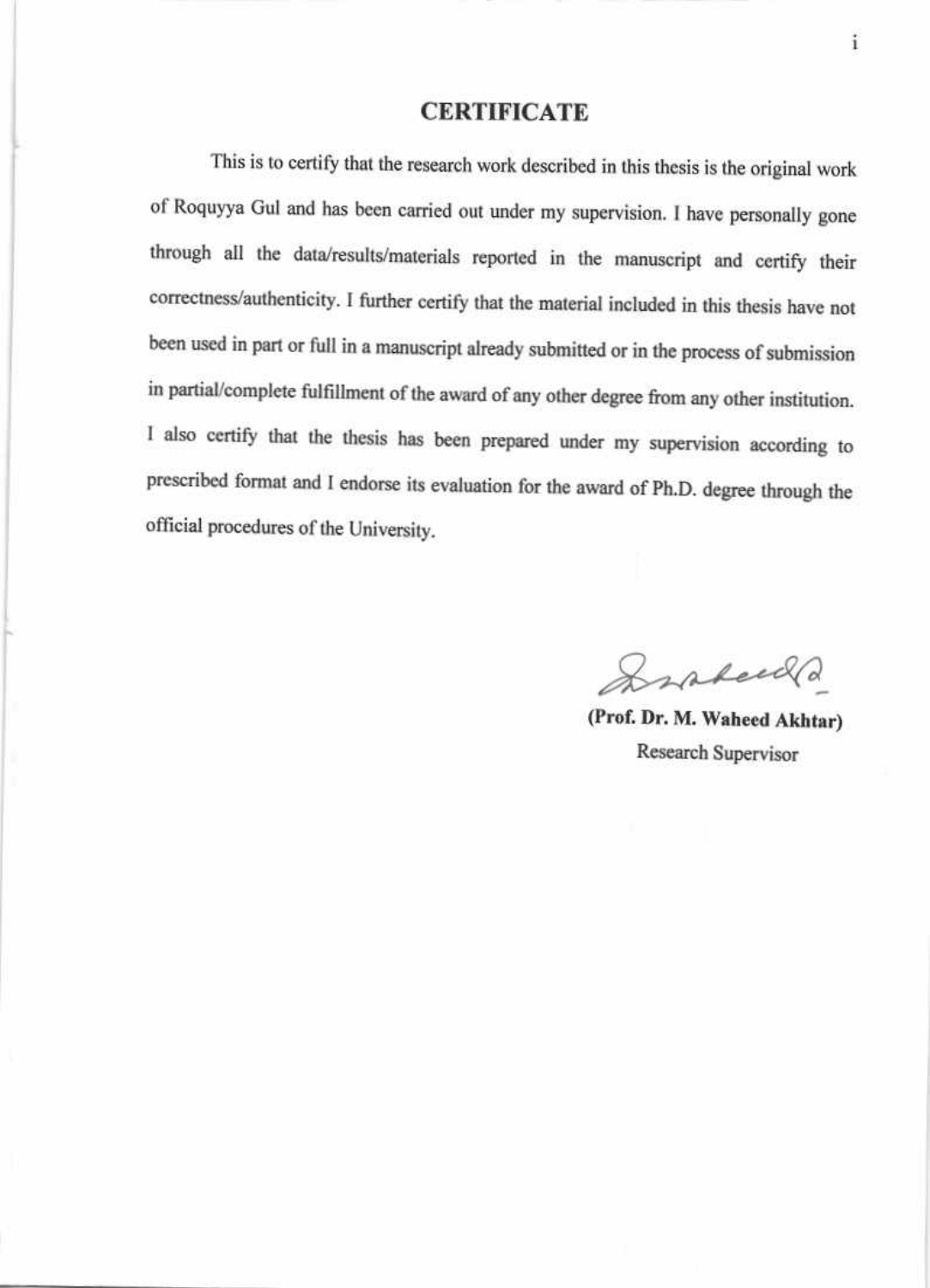#### **ACKNOWLEDGEMENT**

## "Give thanks to Allah, and whoever gives thanks, he gives thanks for (the good of) his ownself. And whoever is unthankful, then verily, Allah is All-Rich (free of all needs), Worthy of All-Praise"

#### $(Al-Ouran 31:12)$

All Praise to the Most Merciful and Beneficent Allah SWT, Who have helped, gave me courage and ability to complete this task. Without the Graces of Allah SWT it would not have been accomplished.

There is a saying of the Prophet Muhammad (May peace and blessings of Allah SWT be upon him)

## "Whosoever is not thankful to the people ---- such is not thankful to Allah"

#### (Abu-Dawood)

Although any work can be attributed to the skills of brain, strength of hands and the fortune's favor but this study also represents the dedicated efforts of numerous individuals, many of whom deserve special mention.

Firstly, I feel utmost pride and highly honored to express my sincere gratitude to my respected supervisor Prof. Dr. M. Waheed Akhtar. I am highly obliged and have heartfelt gratefulness to him for giving me the opportunity to work in his laboratory and under his kind and dynamic supervision. His generous, untiring guidance and valuable suggestions from the initial to the final level has enabled me to develop an understanding of the subject. His tremendous skilled experience and encouraging attitude granted me the confidence to face the challenges of Ph.D.

I'm also thankful to our Director General Dr. M. Akhtar and all the directors of School of Biological Sciences, University of the Punjab, Lahore for their invaluable help and guidance whenever I needed.

I feel myself quite privileged to have the honor of working with Late Dr. Raymond Edwards whose recent death has been a great loss not only for the field of Immunology but to the scientific community as a whole. His and Dr. Farkhanda Ghafoor's unlimited assistance, suitable advices and encouraging attitude guided me to overcome any hurdles that came in my way when doing immunoassays. I really feel sorry that Dr. Raymond Edwards would not be able to see my accomplishment (Ph.D.).

I would also like to thank Madam Sumble Mehmood for allowing me to work in INMOL, Lahore and for her enthusiastic guidance, keen interest and valuable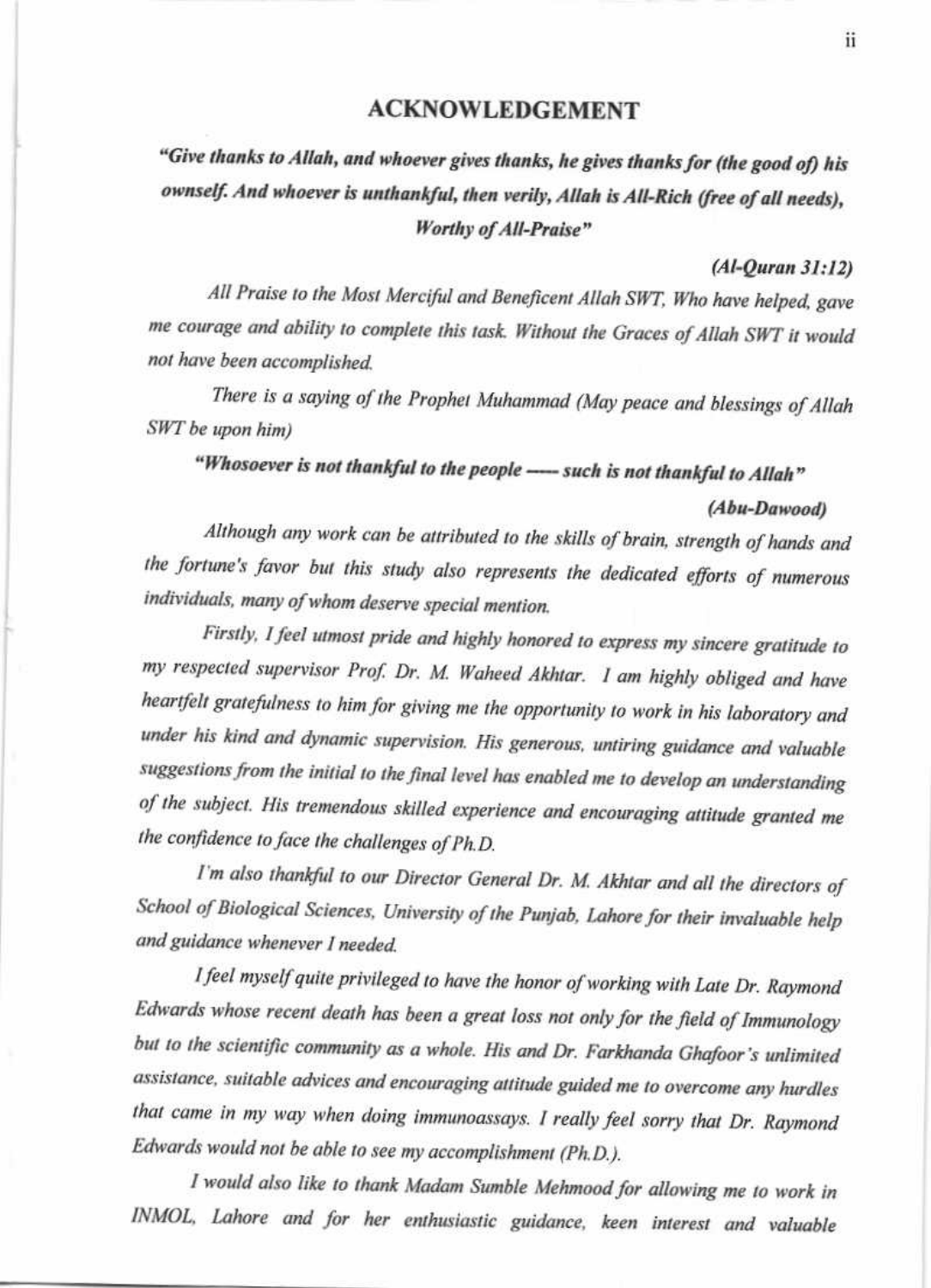suggestions helped me to complete the radioactive portion of my work. I am also grateful to Muhammad Siddiqui and Faroog for their assistance.

I feel pleasure in acknowledging my senior Dr. Saima Sadaf for her support and encouraging behavior (when my protein was not being expressed) her supportive statement will always be remembered. I'm thankful to Dr. M. Altaf Khan for his cooperation and providing me his protein to work on.

I'm so happy to give tribute to my dearest friends, Faiza Gul, Dr. Najam-us-Saher Sadaf Zaidi and Nadia Azhar for their unforgettable friendship. Their marvelous suggestions, co-operations and pleasant company made the good environment in the laboratory. The excellent time I spend with them during my Ph.D. (our lunch and outings) is a memoire of my life. I'm fortunate to have friends who were always there to stand shoulder to shoulder with me whenever I needed them. I'm grateful to Gullsher (a wonderful person) for his helping attitude and from whom I learned a lot during my Ph.D. (Ph.D. modules, making constructs on p-draw, posters etc.). His encouraging statements [Golden points to get Ph.D. are Will to do, determination and patience (MT. 2010 Archives of suggestion)] are unforgettable.

In the life span of Ph.D. completion, Ph.D. scholar faces number of challenges. Here, those people who challenged me for my Ph.D. and my thesis need a special mention. Their criticism made me strong and provided me a new strength to complete this strenuous task

I'm very much obliged to mention my benevolent and kind hearted Dr. Riffat Yasmin (my M.Sc. supervisor), Dr. Mahjabeen Saleem, and Dr. Sadia Shehzad Alam for their endless love and care for me. I'm indebted to many of my friends Shumaila Naz, Anum Ali Ahmed, Muhammad Sajjad, Imran Ali, Maida Aslam, Barizah Malik and Irsa Mateen for their valuable suggestions and co-operation. . I would also like to appreciate Dr. Dil ara and Dr. Deeba Noreen for their co-operation, moral support and help whenever I faced a problem. Dr. Qurat-ul-Ain for her moral support when my mom died and also when I wanted assistance during MALDI.

My current lab fellows Rugyya Khalid, Sana Khurshid, Madeeha Afzal, Saher Shahid, Razia Tajwar and Sadia Rehman for making the atmosphere of the laboratory blissful. I'm also grateful to my department fellows Fatima Ahsan (her dedicated poems for me), Hina Zain, Amina Arif, Razia Tasaduq, Aftab Chatha for providing me valuable assistance whenever I needed.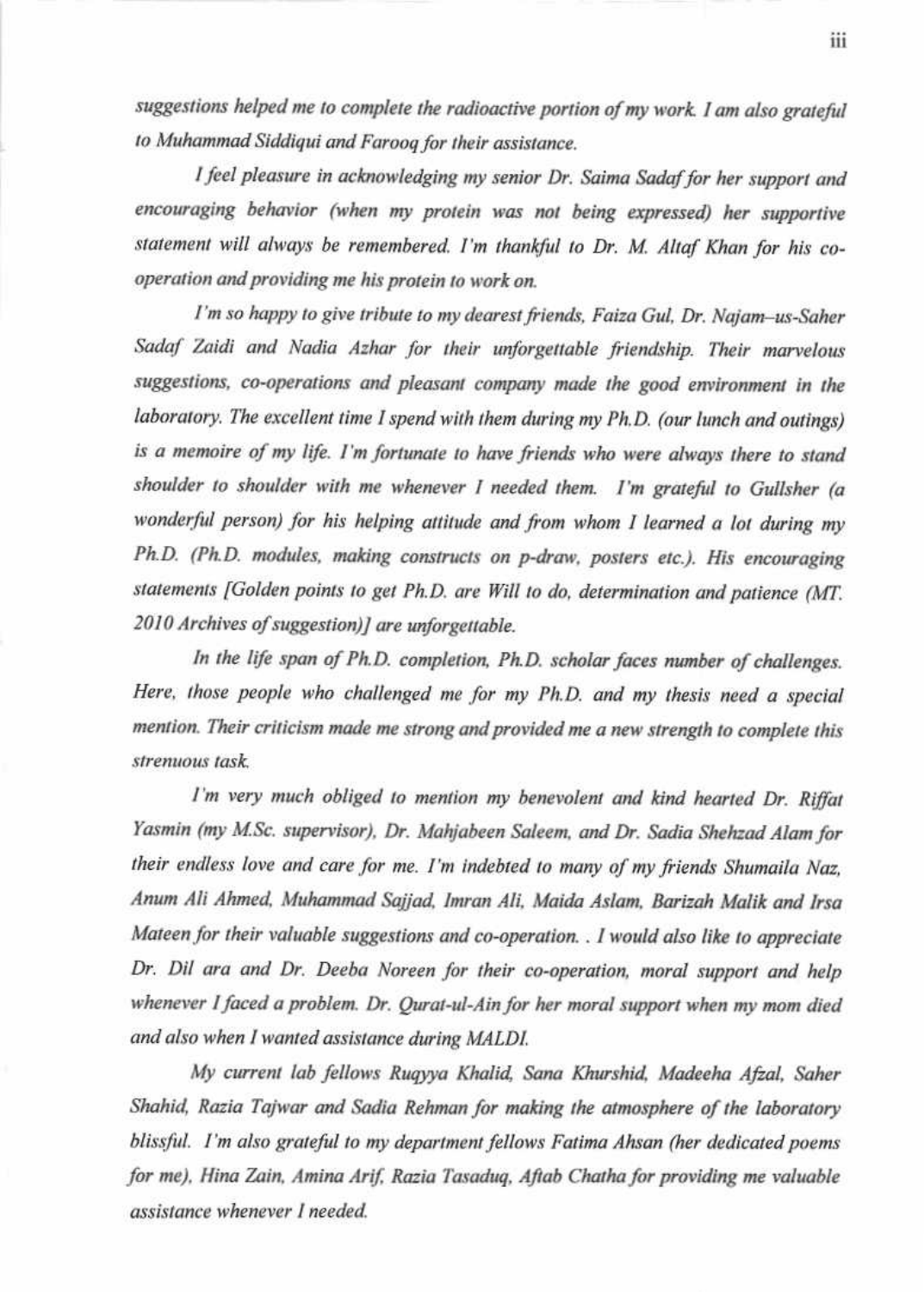There are a number of hidden hands behind the accomplishment of one Ph.D. and it will be inappropriate if I fail to thank administrative and lab staff members, Muhammad Din, Muhammad Irfan, Muhammad Abid, Rauf Ahmed, Qadeer, Afzal, Ghulam Hussain, Kazim Ali, Hafiz Jahangeer, Muhammad Adil and our department gatekeepers (for taking out my fermentation flasks at night).

Finally, I'm privileged to pay my tribute to my mama jan (late, may Allah SWT bless her soul) for being everything to me (her unforgettable infinite love, emotional and financial support). My aboo jan, my sis (Dr. Tayyaba) and brothers (Azhar & Mazhar) for their cooperation and support. No doubt, it's a moment of immense pride and a delightful occasion for them (I wish my mother would have seen my achievement). I owe for their encouragement, patience and love for me. I feel happy to mention names of my nephews (Saad Ather and Ibrahim Azhar) and my nieces (Eman Ayesha, Noor ul Ain and Manahil) for always lightening the burden of my stress. I would also like to say my deepest thanks to my sweet sister Toto for providing me time in home to complete this challenging task (Ph.D. & thesis). May Allah SWT bless my mother (late) and all of you, amen.

At last, I would like to end my acknowledgement with a supplication;

"My Lord! Inspire me and bestow upon me the power and ability that I may be grateful for Your Favors which You have bestowed on me and on my parents, and that I may do righteous good deeds that will please You and admit me by Your Mercy among Your righteous slaves" amen.

 $(A1-Ouran 27:19)$ 

Roguyya Gul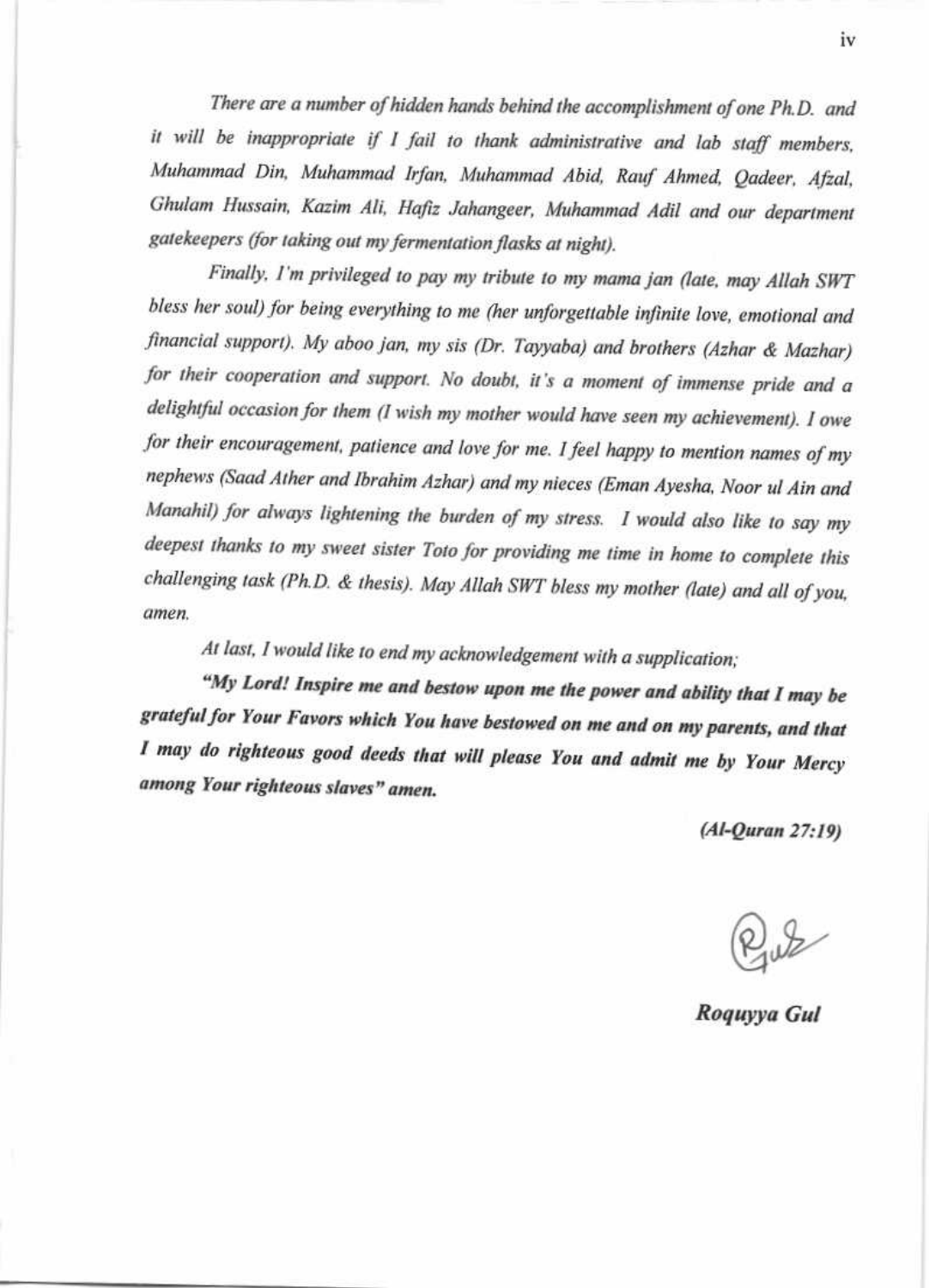#### **SUMMARY**

Growth hormone (GH), growth hormone receptor (GHR) and growth hormone binding protein (GHBP) are the essential components of the growth hormone system. The recombinant biotechnology has enhanced the importance of GH in livestock especially in Bovidae family by increasing their milk and meat production and eventually increasing the economy of the country. Thus for this purpose recombinant Bovidae GHs are being studied in the laboratory. One of the important aspects of this study was to analyze their immunological, biological and receptor binding characteristics. Current study was therefore undertaken to investigate the immunological and receptor binding characteristics of Bovidae GHs.

For immunological analysis, competitive enzyme immunoassay (EIA) of recombinant caprine (goat) growth hormone (rcGH) was optimized. Polyclonal antibodies against rcGH (rabbit anti rcGH Ab) were raised in two rabbits of local breed. Antisera were collected and by coating on to the microtitre plate at different dilutions, bleeds were titrated. Conjugate was prepared by labeling the enzyme, horseradish peroxidase (HRP) with the rcGH. Titration of the conjugate was done to optimize the optimum conjugate dilution. Standard points i.e. 0, 25, 50, 100, 200 and 400 ng/ml of rcGH was made. The standard points were used to optimize the conditions of the competitive EIA of rcGH like antibody coating time, coating buffer, pH of coating buffer, assay incubation time and substrate, etc. A linear standard curve was plotted between the concentration of standard points and absorbance (450/630 nm). From the plotted standard curve it was deduced that the absorbance of the sample was inversely proportional to the concentration of antigen in the sample.

Data interpretation was done by observing the optical density (OD) or absorbance corresponding to the concentration of standard points on the plotted standard curve. Cross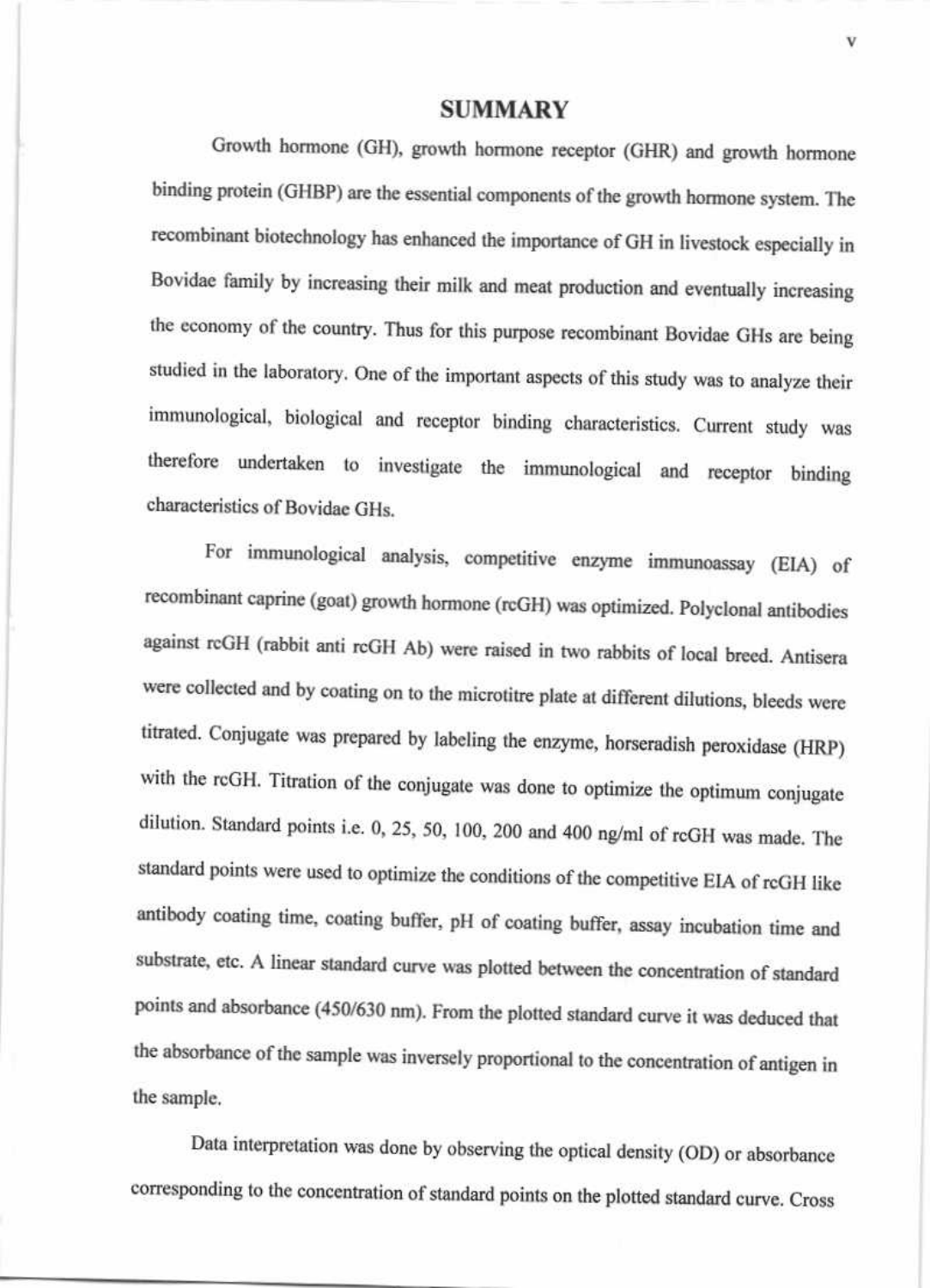reactive study among Bovidae species was performed by using recombinant ovine GH in the competitive EIA of rcGH. Recombinant ovine GH bound with the same affinity to the rabbit anti-rcGH antibodies as rcGH. The specificity of the competitive EIA of rcGH was analyzed by using human insulin and it was validated that the assay was specific for the GH quantification. The sensitivity of the assay was checked by determining the lowest range of rcGH.

Another feature which is necessary in the production of recombinant protein is to analyze its biological activity. In the current study the biological analysis of the recombinant caprine GH was investigated by optimizing the receptor binding assay (RBA) or radio receptor assay (RRA). The tracer was prepared by iodinating the rcGH with <sup>125</sup>I. The binding activity of the tracer was checked by using rabbit anti-rcGH antibody. Different Bovidae species like caprine, bovine and ovine liver microsomal membranes (receptor proteins) were prepared to analyze the binding of the iodinated rcGH (<sup>125</sup>I-rcGH). Factors affecting the <sup>125</sup>I-rcGH were investigated and percentages of specific and non-specific binding were calculated. The binding of <sup>125</sup>I-rcGH was observed to be dependent on various parameters like receptor protein concentration, tracer counts, pH, temperature and time. The maximum percentage specific binding of <sup>125</sup>I-rcGH with the different Bovidae microsomal membranes (receptor protein) was found to be same. While, non-specific binding was found to be negligible. Cross reactive study was performed by using unlabeled caprine and human GH of various concentrations on the caprine microsomal membrane. Both the unlabeled GHs displaced the <sup>125</sup>I-rcGH. Thus it was concluded that human GH binds with high affinity to non-primates.

To investigate the growth hormone receptor binding characteristics, Bubalus bubalis GHR (BbGHR) and its extracellular domain (identical to growth hormone binding protein, GHBP) genes were isolated, cloned and expressed in *Escherichia coli*.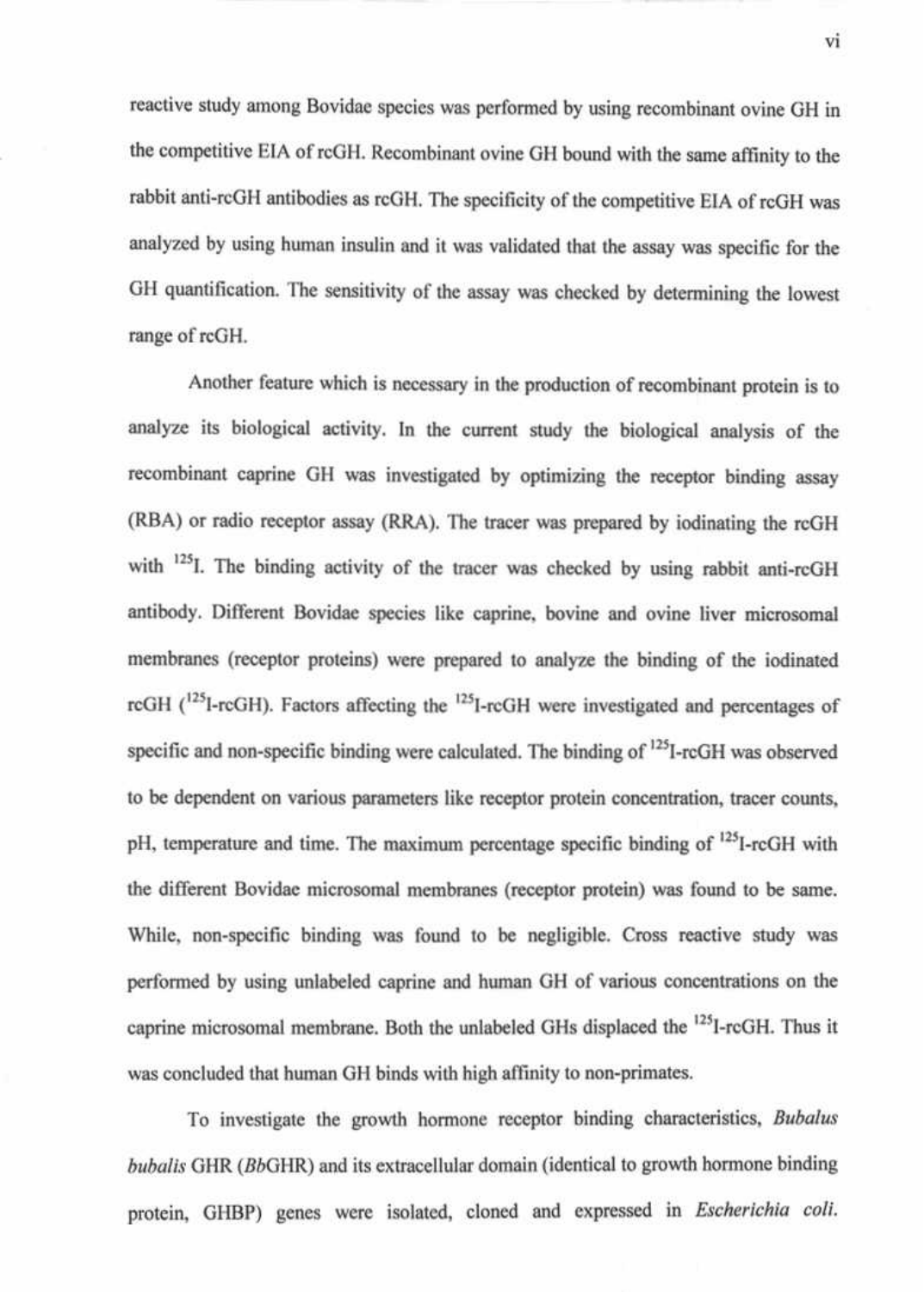Furthermore, the extracellular domain (GHBP) of the BbGHR gene was refolded, purified and biological activity was investigated. Total RNA was isolated from liver tissue of Bubalus bubalis specie and RT-PCR was performed to obtain cDNA. The amplified genes of full length and extracellular domain of BbGHR were cloned in pTZ57R/T cloning vector by T/A cloning technique. The transformants were sequenced and deduced nucleotide and amino acid sequences were compared with the other Bovidae species. High level of similarity was shown among them. The cysteine residues were highly conserved among all the Bovidae species. Phylogenetic tree was generated on the basis of multiple aligned amino acid sequences of different animals. It was observed that the species of Bovidae family are highly interlinked as compared to other animals. The secondary and tertiary structures of the full length and extracellular domain (GHBP) of BbGHR were constructed and their sequence was consistent with the known secondary and tertiary structures of the human GHR. The structures showed that the BbGHR gene is a transmembrane protein. And the extracellular domain is comprised of extended  $\beta$  sheets, transmembrane region is helical while cytoplasmic domain is coiled in nature.

For the expression of full length and extracellular domain (GHBP) of BbGHR genes, pET expression system (pET22b) was used in E. coli host. The genes were expressed by using IPTG and lactose as inducers. Approximately 40 % and 30 % full length and extracellular domain (GHBP) of total cell protein was expressed respectively. Both the proteins i.e. full length and extracellular domain (GHBP) were produced in the form of inactive aggregates of inclusion bodies. The inclusion bodies of the extracellular domain (GHBP) were solubilized by using 8 M urea for refolding process. Refolding was performed by applying pulsatile dilution method. The refolded protein (GHBP) was dialyzed to remove the contaminants and proceeded to purification step. Purification was done on FPLC by using Resource-Q column. Mass spectrometry was performed on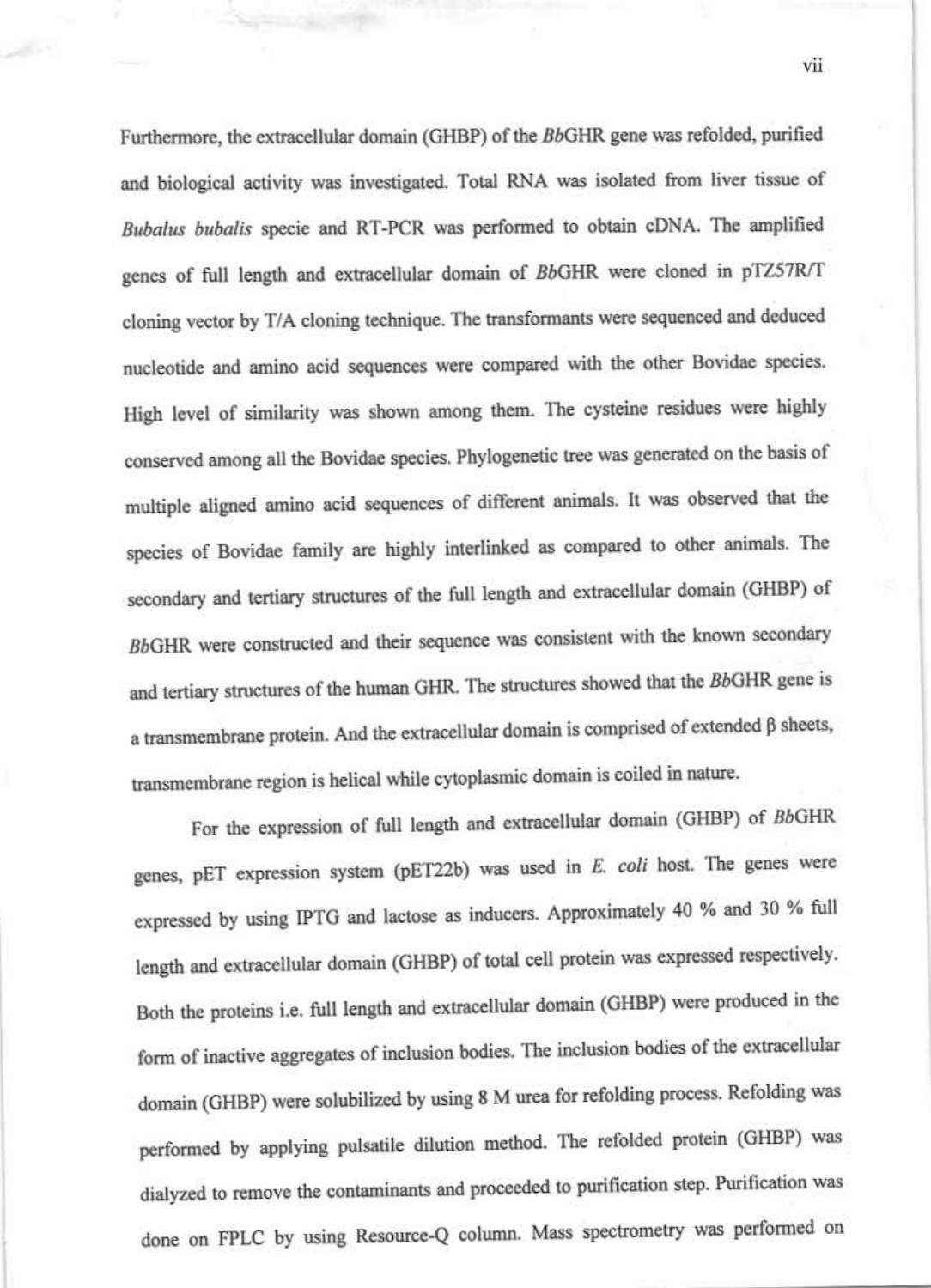MALDI-TOF/TOF of the refolded and purified extracellular domain (GHBP) of BbGHR. A single peak was obtained. The biological activity of the protein (GHBP) was checked on HeLa cell lines in the presence and absence of Bovidae GH. The results showed that, GH in the combination of extracellular domain (GHBP) could increase the half-life of the hormone, thus increasing the proliferation of the cells. Further, GHBP activity was also analyzed by using iodinated bovine GH (<sup>125</sup>I-bGH) in the radio protein assay. The results confirmed the binding of extracellular domain with the iodinated bovine GH.

In conclusion, the current study laid down the foundation of simple, sensitive and specific competitive enzyme immunoassay of rcGH. It was also concluded that the recombinant Bovidae GHs that are being produced in our laboratory are biologically active. Furthermore, the characterization of Bubalus bubalis GHR showed that the extracellular domain (GHBP) of the receptor is a vital portion for the GH binding. Moreover in the combination of extracellular domain (GHBP) and GH, the availability of the GH to cell proliferation is increased.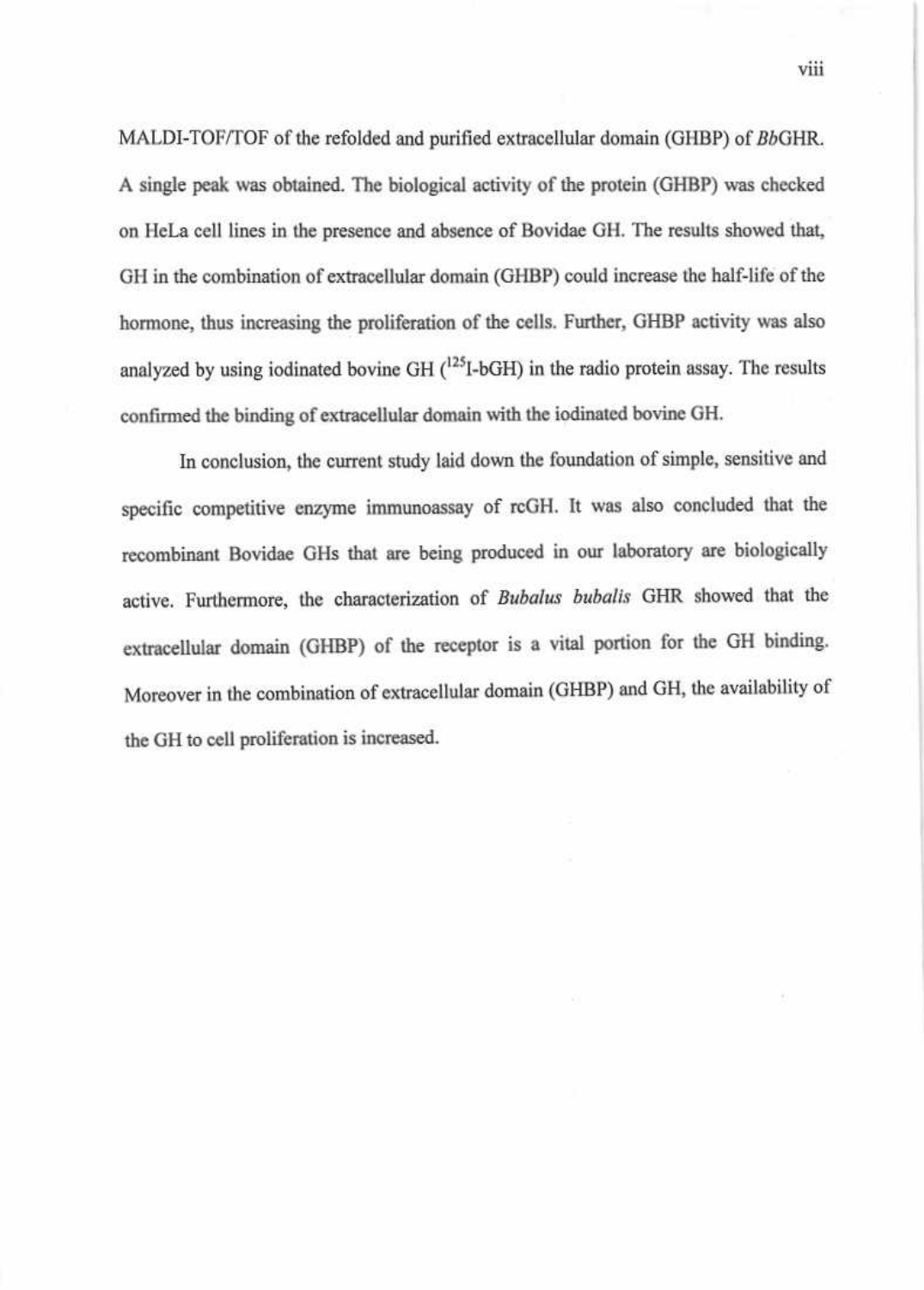## **CONTENTS**

| <b>CERTIFICATE</b>                                                          | i   |
|-----------------------------------------------------------------------------|-----|
| <b>ACKNOWLEDGEMENT</b>                                                      | ii  |
| <b>SUMMARY</b>                                                              | v   |
| <b>LIST OF FIGURES</b>                                                      |     |
| <b>LIST OF TABLES</b>                                                       | XV  |
| <b>ABBREVIATIONS</b>                                                        | xix |
|                                                                             | XX  |
| <b>INTRODUCTION &amp; LITERATURE REVIEW</b>                                 |     |
| <b>1.1 INTRODUCTION</b>                                                     | 1   |
| <b>1.1.1 BOVIDAE</b>                                                        |     |
| 1.1.2 GROWTH HORMONE SYSTEM                                                 | 1   |
| 1.1.2.1 Growth hormone (GH)                                                 |     |
| 1.1.2.2 Growth hormone receptor (GHR)                                       | 4   |
| 1.1.2.3 Growth hormone binding protein (GHBP)                               | 6   |
| 1.1.3 DETECTION OF GROWTH HORMONE (GH)                                      | 7   |
| 1.1.3.1 Immunoassay                                                         | 7   |
| 1.1.3.2 Classification of Immunoassay                                       | 8   |
| 1.1.3.3 Enzyme immunoassay (EIA)/Enzyme linked immunosorbent assay ELISA) 9 |     |
| <b>1.2 LITERATURE REVIEW</b>                                                | 15  |
| 1.2.1 GH ENZYME IMMUNOASSAY FOR QUANTITATIVE ANALYSIS                       | 15  |
| 1.2.2 BIOLOGICAL ANALYSIS OF GH                                             | 18  |
| 1.2.3 CHARACTERIZATION OF GHR AND GHBP                                      | 21  |
| <b>MATERIALS &amp; METHODS</b>                                              |     |
| 2.1 IMMUNOLOGICAL AND RECEPTOR BINDING ASSAY                                | 29  |
| 2.1.1 COMPETITIVE EIA OF RECOMBINANT CAPRINE GROWTH                         | 29  |
| <b>HORMONE</b> (rcGH)                                                       |     |
| 2.1.1.1 Conjugation of rcGH with enzyme                                     | 29  |
| 2.1.1.2 Production of rabbit anti-rcGH polyclonal antibodies                | 33  |
| 2.1.1.3 Preparation of standard points                                      | 35  |
| 2.1.1.4 Coating of polyclonal antibodies on solid phase                     | 35  |
| 2.1.1.5 Washing of microtitre plate                                         | 36  |
| 2.1.1.6 Stabilization of antibody coated plates                             | 37  |
| 2.1.1.7 Assay incubation                                                    | 37  |
| 2.1.1.8 Use of substrate                                                    | 37  |

 $i\mathbf{x}$